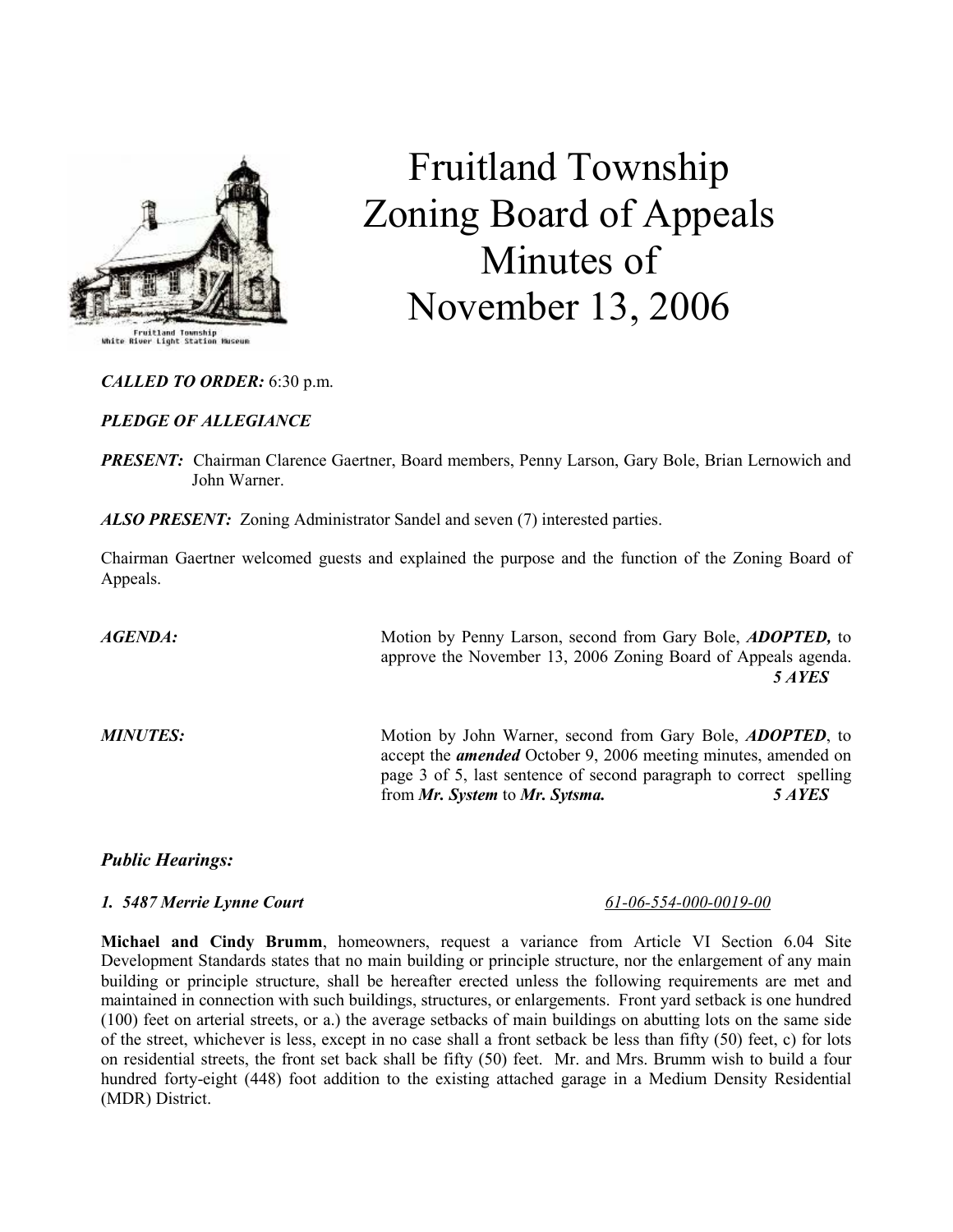### Public Hearing opened at 6:38 p.m.

#### Zoning Administrator Comments:

Zoning Administrator Sandel stated that at the time the applicant purchased his property the Township requirements for front yard setback was thirty (30) feet, since then the Township Ordinance has changed and does not allow anything less than fifty (50) feet. He stated that currently in the platted sub-division some homes have a thirty (30) foot front yard setback and some have a fifty (50) foot setback. Zoning Administrator Sandel informed the board that he will bring this section of the ordinance before the Township Planning Commission to be addressed.

Steve Dahlstrom- builder for Mr. Brumm stated that the homeowners have always planned on building a garage on their property and in the short time they have lived there the zoning has changed from a thirty (30) foot front yard set back to a fifty (50) foot set back. Mr. Dahlstrom stated that he and the applicant have looked at other possibilities but there is no other way they can build this garage.

Public Comment: None

Public Hearing closed at 6:41 p.m.

#### Board Comments:

Board member Bole stated that the applicants are not making their home any more non-conforming. Board member Larson stated that the ordinance does state that "in no case shall a front yard setback be less than fifty (50) feet. Chairman Gaertner stated that he feels that this is an extra ordinary case due to the home being in a sub-division where there are other homes with a thirty (30) foot front yard setback. A platted subdivision is not like other streets.

> Motion by Clarence Gaertner, second from Gary Bole, **ADOPTED**, to grant a variance as submitted from Article VI, Section 6.04, Site Development Standards, to Mr. and Mrs. Brumm to construct a four hundred forty-eight (448) addition to their existing attached garage. **Roll Call: Larson - AYE,** Bole - AYE, Warner - AYE, Lernowich - AYE, Gaertner -AYE. 5 AYES, 0 NAYS.

Chairman Gaertner and the board reviewed the variance criteria; upon approval, Chairman Gaertner informed Mr. Dahlstrom that he has 180 days to begin the project.

# 2. 6100 Duck Lake Road 61-06-566-000-0007-00

Jerry and Emilie Dancik, homeowners, request a variance from Article VII, Section 7.04 Site Development Standards states that no main building or principle structure, nor the enlargement of any main building or principle structure, shall be hereafter erected unless the following requirements are met and maintained in connection with such buildings, structures, or enlargements. The minimum dwelling unit floor area shall be eleven hundred twenty (1120) square feet ground floor area / nine hundred sixty (960) square feet ground floor area on ground floor. Mr. and Mrs. Dancik wish to construct a single family dwelling in a Medium High Density Residential (MHDR) District.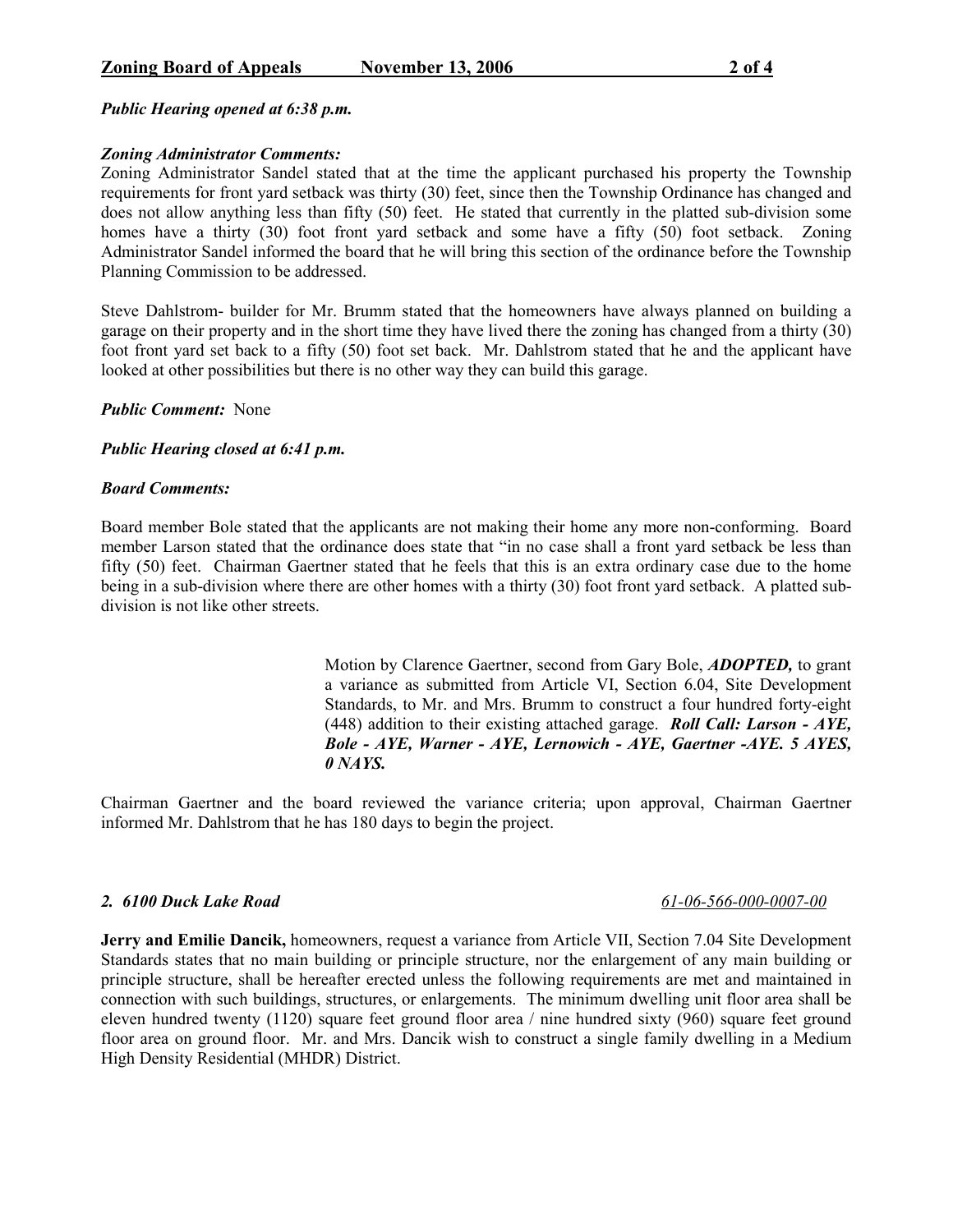Jeffrey Dancik., stated that the proposed structure ground floor area measures eight hundred eighty (883) square feet, which is seventy-seven (77) square feet shy of the required nine hundred sixty (960) square feet the Township ordinance requires. The total square footage of the proposed house is eighteen hundred sixty (1860) square feet. He feels buildings with a condensed footprint such as the proposed structure is more energy efficient and reduces the impact on natural features and open space.

# Public Comment:

- Susan Bednarek, 6024 Duck Lake Road opposes variance, has a concern with the size of the first floor.
- Steve Spangler, 6000 Duck Lake Road opposes variance, against smaller foot print than what the ordinance allows.
- Bev Spangler, 6000 Duck Lake Road opposes variance, against smaller foot print
- Emilie Dancik stated that the reason the ground floor is small is due to the porches.

# Public Hearing closed at 7:00 p.m.

## Board Comments:

Board member Larson asked Jeffrey Dancik what is stopping the applicant from adding the seventy-seven (77) feet onto their plans. Mr. Dancik replied it has to do with the direction the beams are going to be built across the ceiling.

Board member Bole stated that the applicant can design the porch smaller to get the minimum square footage that the township ordinance requires for the ground floor area.

Board member Bole stated that the minimum square footage for new homes was voted on by the residents of Fruitland Township. He feels that the board should not grant a variance against this ordinance due to that reason. Board member Warner stated that the applicant's engineer should have contacted the Township to get the site development standards for new homes prior to drawing the plans.

> Motion by John Warner, second from Penny Larson, ADOPTED, to deny a variance from Article VII, Section 7.04 Site Development Standards, Minimum Dwelling Unit Floor Area, as applied for by Jerry and Emilie Dancik parcel #61-06-566-000-0007-00, 6100 Duck Lake Road, denial based on the proposed structure's ground floor area does not meet the minimum requirements by zoning and they could achieve these requirements by re-designing their house. Roll Call: Warner-AYE, Bole-AYE, Larson-AYE, Gaertner-AYE, Lernowich-AYE. 5 AYES, 0 NAYS

Chairman Gaertner and the board reviewed the variance criteria; upon denial, Chairman Gaertner informed Mrs. Dancik and Jeffrey Danick that they have 30 days to petition the circuit court.